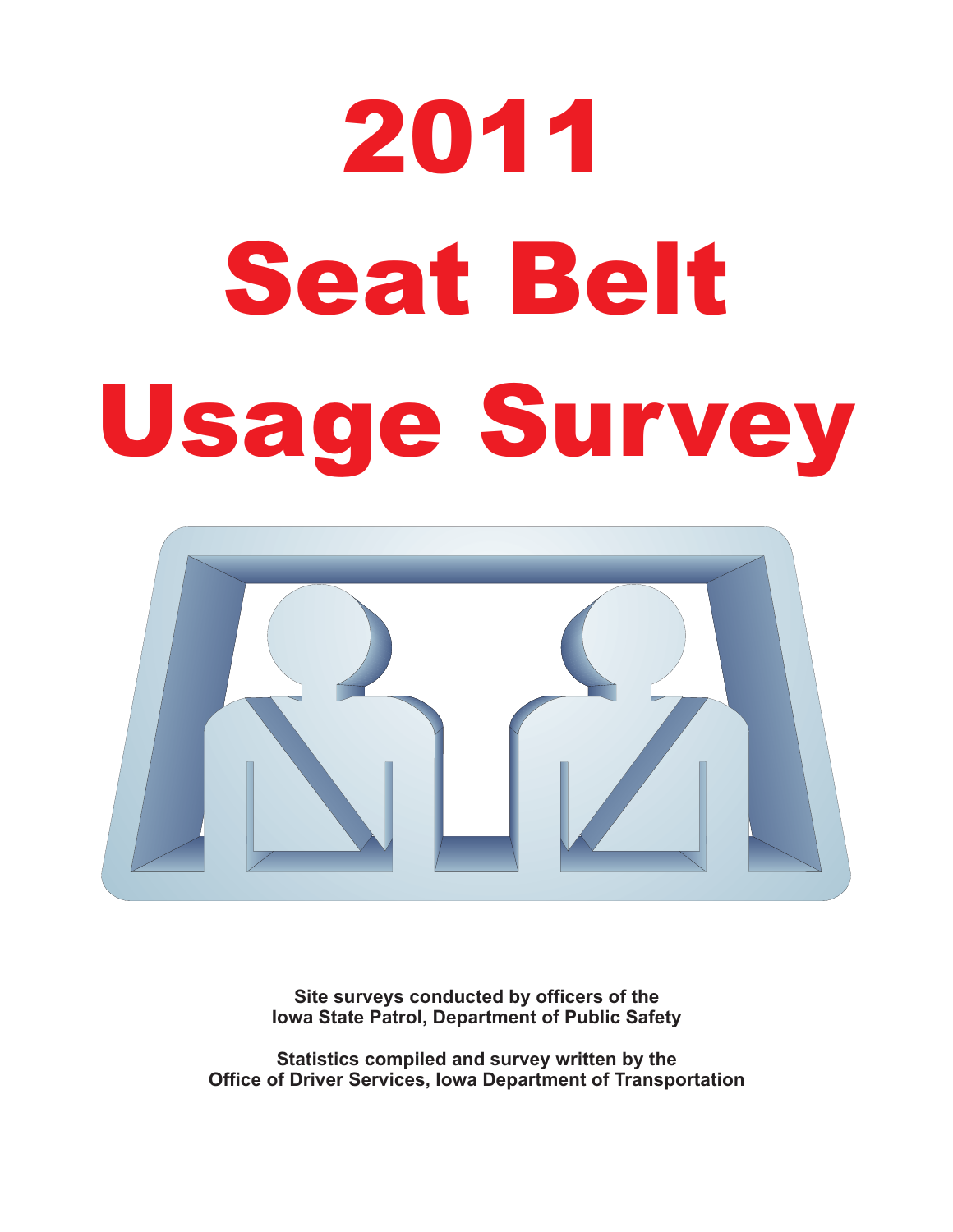# 2011 Seat Belt Usage Survey List of Charts

| 1.  |  |
|-----|--|
| 2.  |  |
| 3.  |  |
| 4.  |  |
| 5.  |  |
| 6.  |  |
| 7.  |  |
| 8.  |  |
| 9.  |  |
| 10. |  |
| 11. |  |
| 12. |  |
| 13. |  |
| 14. |  |
| 15. |  |
| 16. |  |
| 17. |  |
| 18. |  |
| 19. |  |
| 20. |  |
| 21. |  |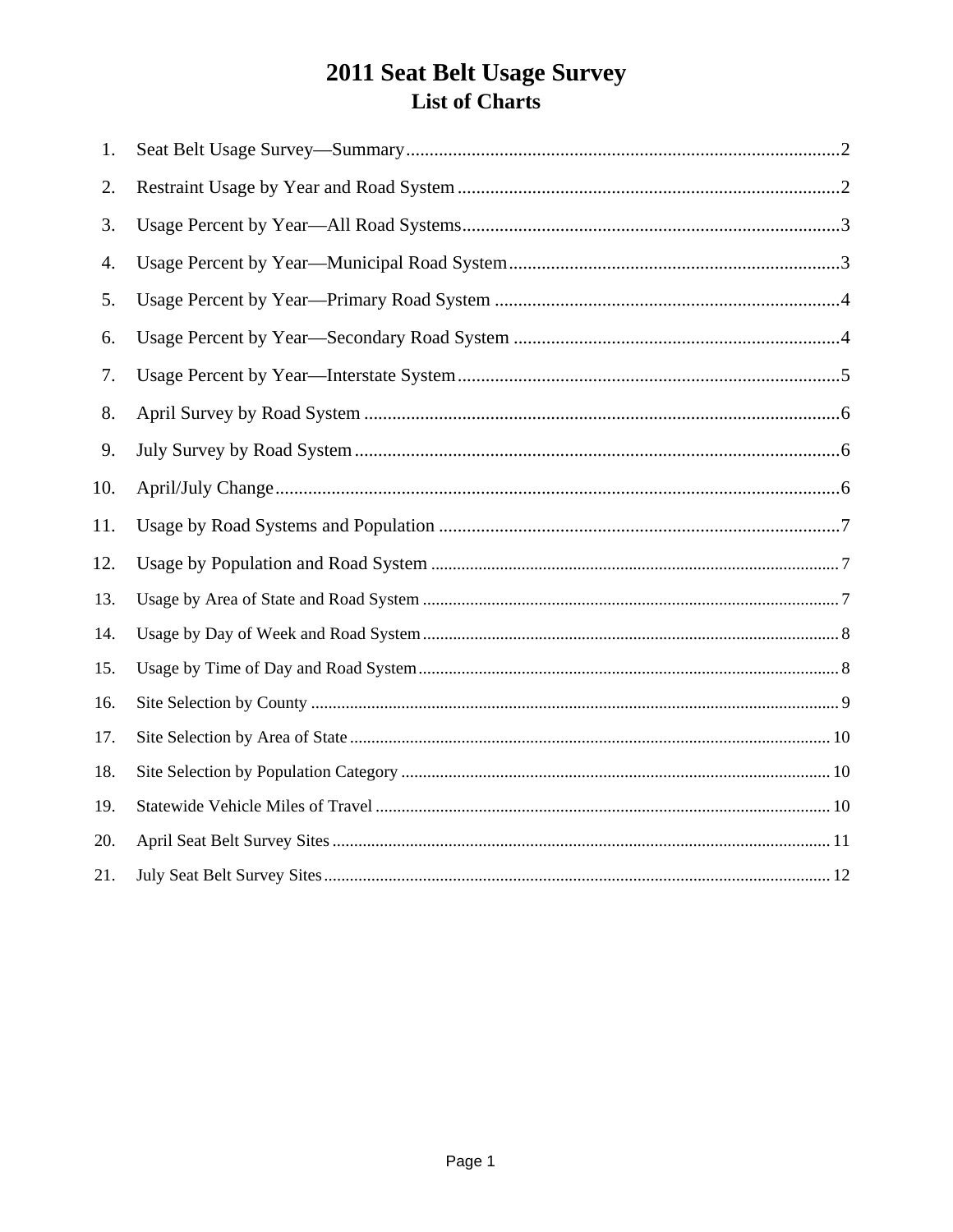## **2010 Sat Belt Usage Survey 2011 Seat Belt Usage Survey**

**Chart 1 2011 Seat Belt Usage Survey--Summary**

| <b>Road System</b>     | April Usage     |             |            |                 | Change      |            |          |
|------------------------|-----------------|-------------|------------|-----------------|-------------|------------|----------|
|                        | <b>Observed</b> | <b>Used</b> | Percentage | <b>Observed</b> | <b>Used</b> | Percentage |          |
| <b>Statewide Total</b> | 12.811          | 11.830      | 92.69%     | 11.563          | 10.698      | 93.45%     | 0.77%    |
| <b>Municipal</b>       | 5.200           | 4.774       | 91.81%     | 4.810           | 4.344       | 90.31%     | $-1.50%$ |
| Primary                | 4.620           | 4.246       | 91.90%     | 4.424           | 4.145       | 93.69%     | 1.79%    |
| Secondary              | 858             | 801         | 93.36%     | 875             | 836         | 95.54%     | 2.19%    |
| <b>Interstate</b>      | 2,133           | 2.009       | 94.19%     | 1,454           | 1.373       | 94.43%     | 0.24%    |

Estimated statewide total July survey usage weighted by vehicles miles of travel and 95% confidence intervals for the estimated variance are +/- 0.13% **Estimated statewide total April survey usage weighted by vehicles miles of travel and 95% confidence intervals for the estimated variance are +/- 0.14%** 

| <b>Chart 2</b>                                 |
|------------------------------------------------|
| <b>Restraint Usage by Year and Road System</b> |

| Survey | <b>Statewide</b> | <b>Municipal</b> | Primary | Secondary Interstate |     |
|--------|------------------|------------------|---------|----------------------|-----|
| 06/86  | 27%              | 20%              | 27%     | 24%                  | 43% |
| 09/86  | 46%              | 34%              | 48%     | 42%                  | 62% |
| 04/87  | 63%              | 54%              | 65%     | 64%                  | 69% |
| 09/87  | 56%              | 48%              | 56%     | 55%                  | 67% |
| 09/88  | 55%              | 46%              | 55%     | 52%                  | 69% |
| 09/89  | 59%              | 49%              | 56%     | 61%                  | 72% |
| 09/90  | 61%              | 49%              | 60%     | 61%                  | 76% |
| 09/91  | 68%              | 64%              | 64%     | 64%                  | 79% |
| 09/92  | 71%              | 62%              | 69%     | 71%                  | 83% |
| 09/93  | 73%              | 59%              | 73%     | 71%                  | 80% |
| 09/94  | 73%              | 63%              | 72%     | 72%                  | 82% |
| 09/95  | 75%              | 65%              | 75%     | 76%                  | 85% |
| 09/96  | 75%              | 69%              | 74%     | 71%                  | 85% |
| 11/97  | 75%              | 69%              | 74%     | 71%                  | 85% |
| 10/98  | 77%              | 70%              | 76%     | 79%                  | 84% |
| 10/99  | 78%              | 72%              | 78%     | 80%                  | 84% |
| 10/00  | 78%              | 73%              | 79%     | 77%                  | 82% |
| 10/01  | 81%              | 76%              | 83%     | 83%                  | 81% |
| 09/02  | 82%              | 79%              | 83%     | 87%                  | 81% |
| 03/03  | 82%              | 78%              | 86%     | 81%                  | 82% |
| 07/03  | 86%              | 82%              | 88%     | 83%                  | 90% |
| 04/04  | 84%              | 79%              | 84%     | 88%                  | 84% |
| 07/04  | 86%              | 84%              | 87%     | 86%                  | 88% |
| 04/05  | 85%              | 78%              | 87%     | 89%                  | 85% |
| 07/05  | 86%              | 81%              | 86%     | 87%                  | 88% |
| 04/06  | 89%              | 87%              | 89%     | 90%                  | 90% |
| 07/06  | 89%              | 84%              | 89%     | 90%                  | 92% |
| 07/07  | 92%              | 91%              | 92%     | 92%                  | 94% |
| 04/08  | 91%              | 89%              | 90%     | 92%                  | 92% |
| 07/08  | 93%              | 91%              | 93%     | 95%                  | 93% |
| 04/09  | 93%              | 91%              | 92%     | 94%                  | 93% |
| 07/09  | 93%              | 91%              | 93%     | 94%                  | 94% |
| 04/10  | 92%              | 89%              | 91%     | 95%                  | 94% |
| 07/10  | 93%              | 92%              | 93%     | 93%                  | 94% |
| 04/11  | 93%              | 92%              | 92%     | 93%                  | 94% |
| 07/11  | 93%              | 90%              | 94%     | 96%                  | 94% |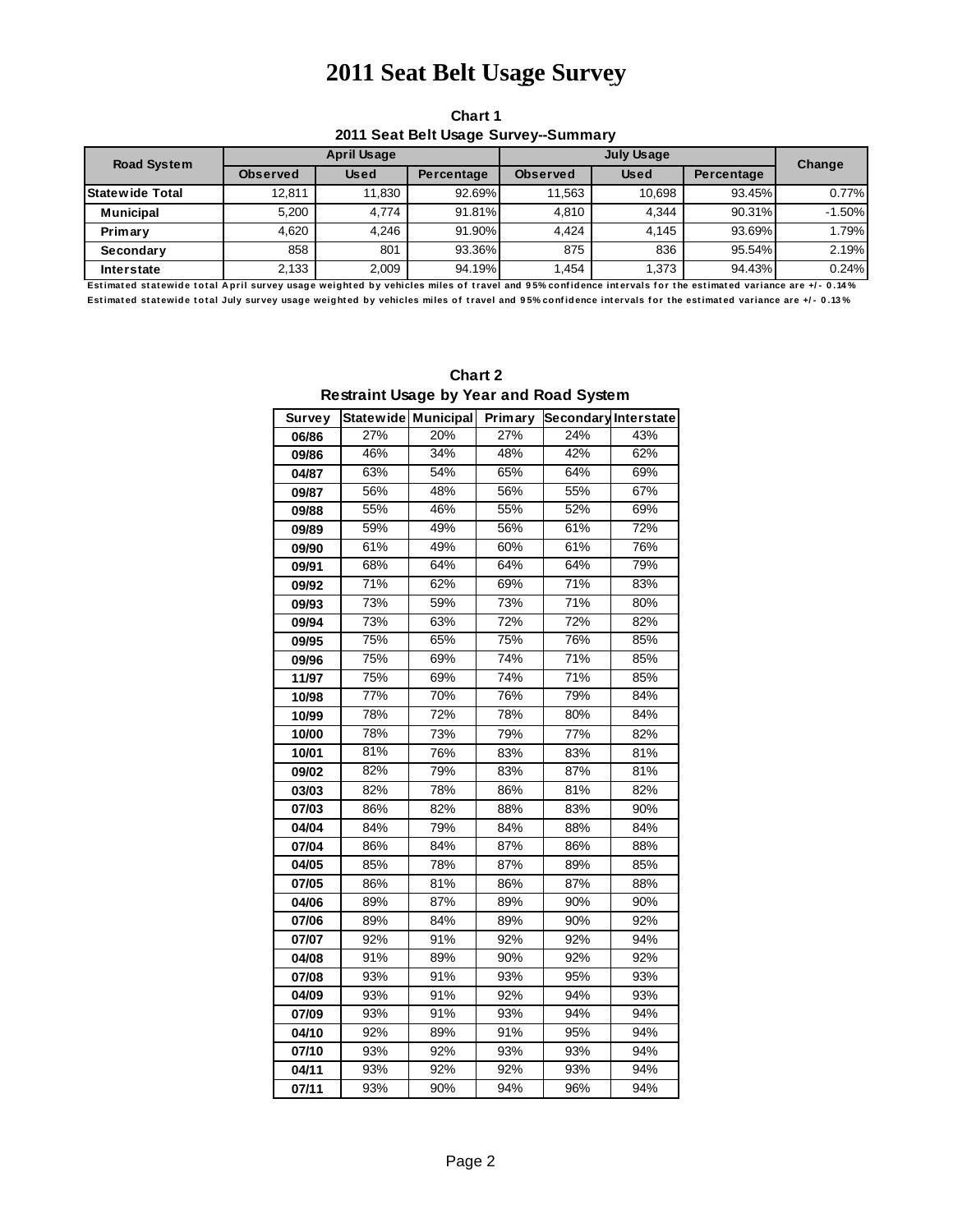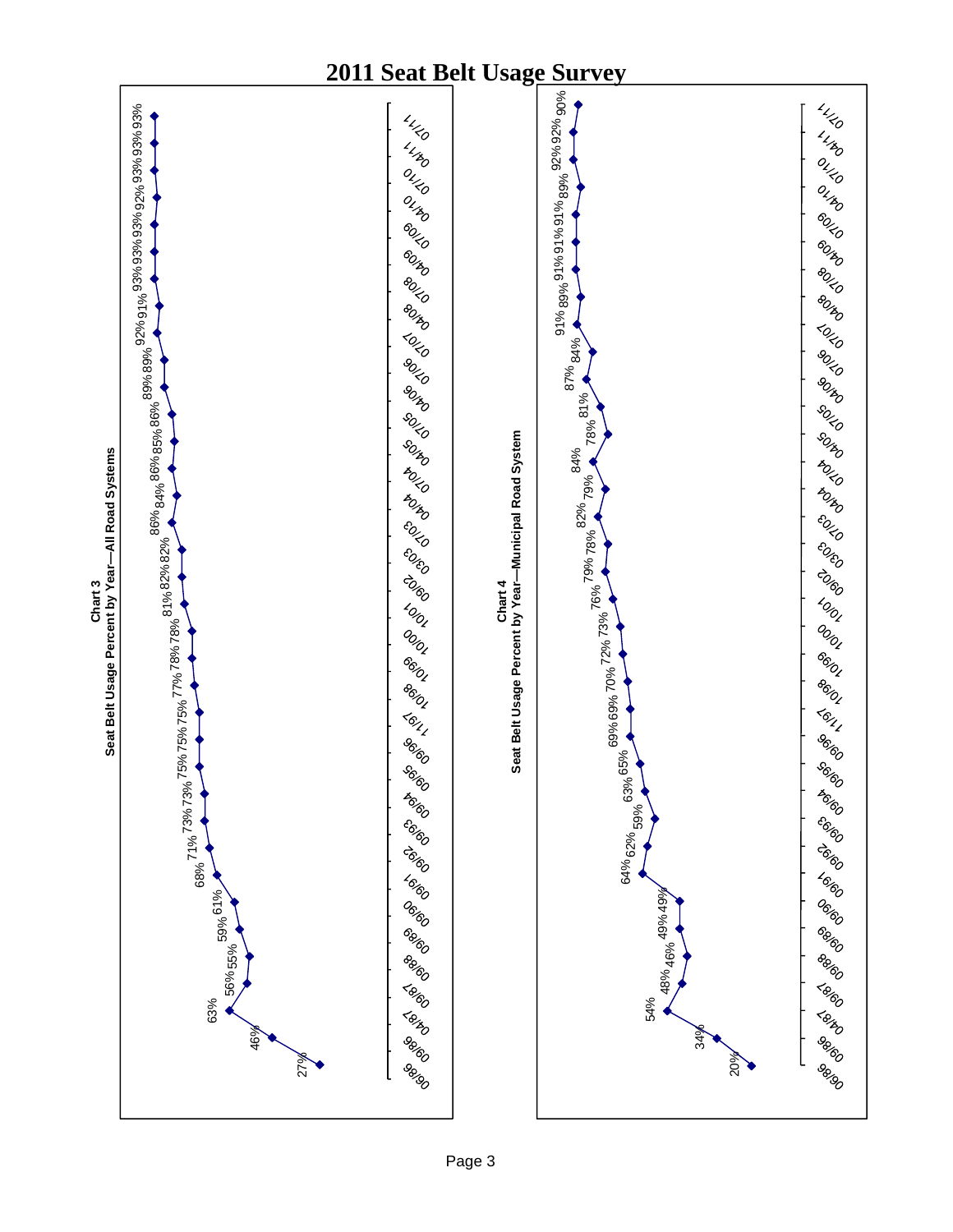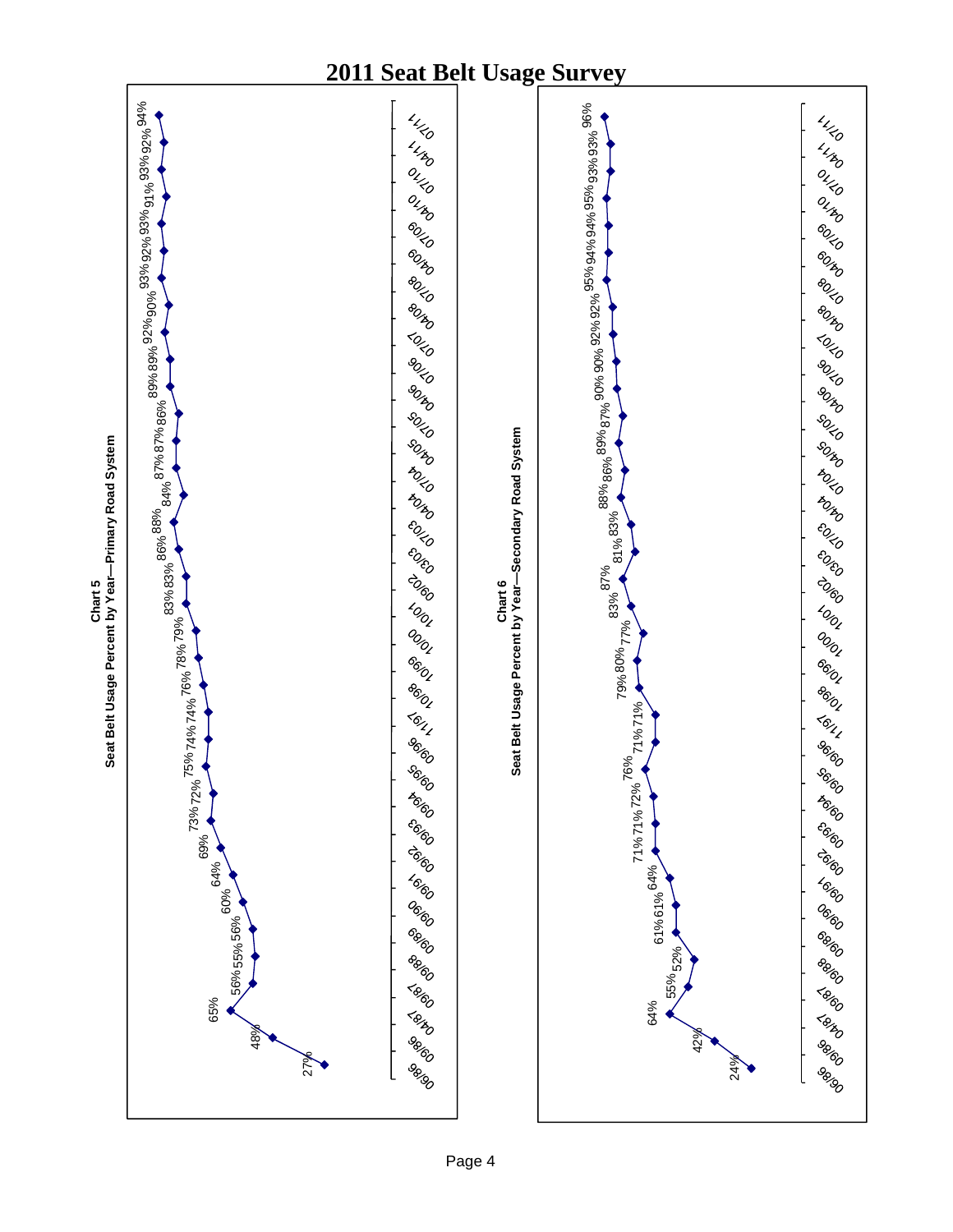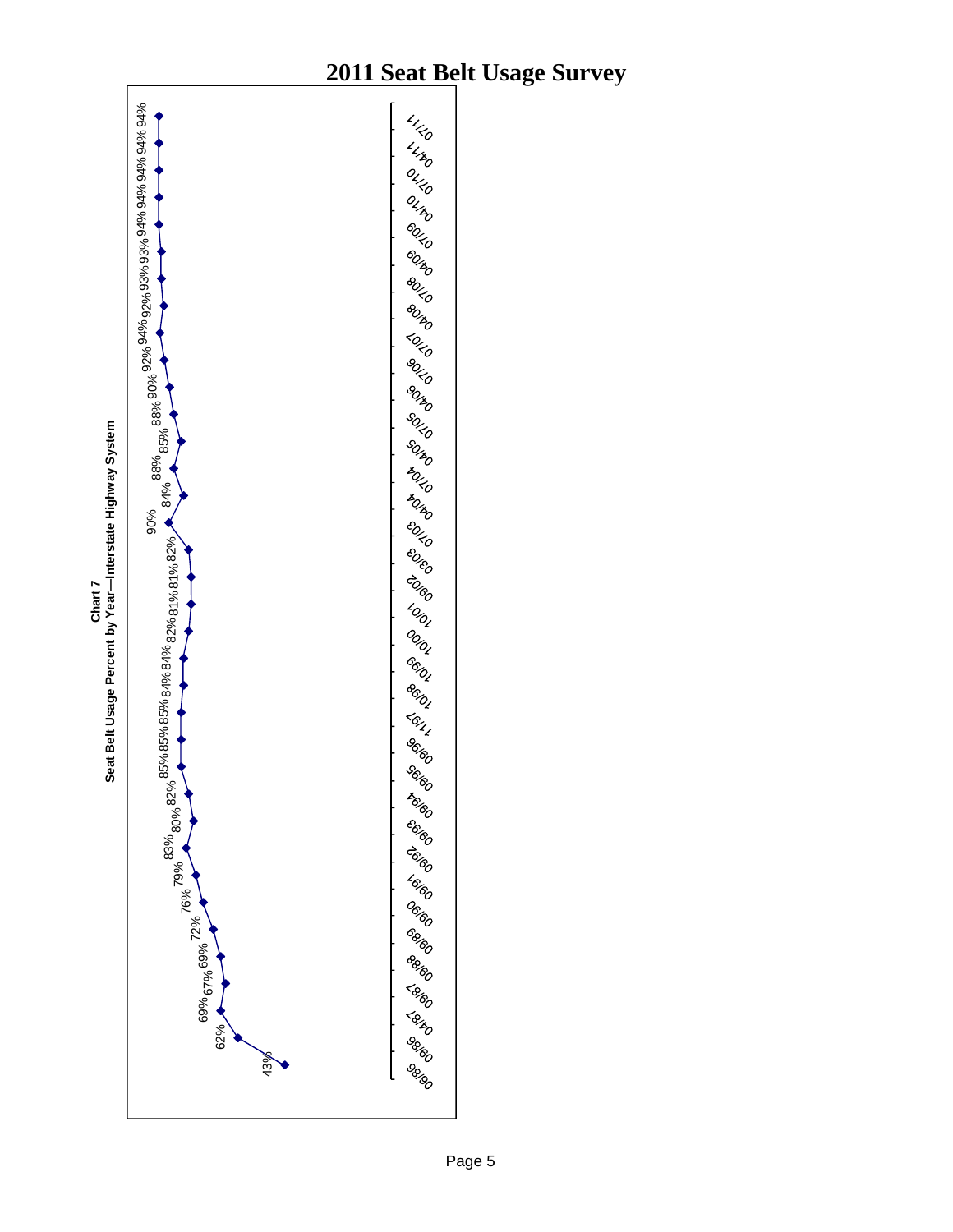**Chart 8 April Survey by Road System**

|                    | <b>Drivers</b>    |             |     |              |     |                |        |  |  |  |
|--------------------|-------------------|-------------|-----|--------------|-----|----------------|--------|--|--|--|
| <b>Road System</b> |                   | <b>Belt</b> |     | <b>None</b>  |     | <b>Unknown</b> |        |  |  |  |
|                    | #                 | %           | #   | %            | #   | %              | #      |  |  |  |
| <b>Municipal</b>   | 3,763             | 89.0%       | 337 | 8.0%         | 130 | 3.1%           | 4,230  |  |  |  |
| Primary            | 3,431             | 91.3%       | 270 | 7.2%         | 58  | 1.5%           | 3,759  |  |  |  |
| Secondary          | 651               | 90.3%       | 50  | 6.9%         | 20  | 2.8%           | 721    |  |  |  |
| Interstate         | 1,577             | 90.9%       | 86  | 5.0%         | 72  | 4.1%           | 1,735  |  |  |  |
| Total              | 9,422             | 90.2%       | 743 | 7.1%         | 280 | 2.7%           | 10,445 |  |  |  |
|                    | <b>Passengers</b> |             |     |              |     |                |        |  |  |  |
| <b>Municipal</b>   | 1,011             | 89.3%       | 89  | 7.9%         | 32  | 2.8%           | 1,132  |  |  |  |
| Primary            | 815               | 87.4%       | 104 | 11.1%        | 14  | 1.5%           | 933    |  |  |  |
| Secondary          | 150               | 90.4%       |     | 4.2%         | 9   | 5.4%           | 166    |  |  |  |
| Interstate         | 432               | 87.8%       | 38  | 7.7%         | 22  | 4.5%           | 492    |  |  |  |
| Total              | 2,408             | 88.4%       | 238 | 8.7%         | 77  | 2.8%           | 2,723  |  |  |  |
|                    |                   |             |     | <b>Total</b> |     |                |        |  |  |  |
| <b>Municipal</b>   | 4,774             | 89.0%       | 426 | 7.9%         | 162 | 3.0%           | 5,362  |  |  |  |
| Primary            | 4,246             | 90.5%       | 374 | 8.0%         | 72  | 1.5%           | 4,692  |  |  |  |
| Secondary          | 801               | 90.3%       | 57  | 6.4%         | 29  | 3.3%           | 887    |  |  |  |
| Interstate         | 2,009             | 90.2%       | 124 | 5.6%         | 94  | 4.2%           | 2,227  |  |  |  |
| Total              | 11,830            | 89.8%       | 981 | 7.4%         | 357 | 2.7%           | 13,168 |  |  |  |

#### **Chart 9**

**July Survey by Road System**

|                    | <b>Drivers</b>    |               |     |              |                 |                |        |  |  |  |
|--------------------|-------------------|---------------|-----|--------------|-----------------|----------------|--------|--|--|--|
| <b>Road System</b> | <b>Belt</b>       |               |     | <b>None</b>  |                 | <b>Unknown</b> |        |  |  |  |
|                    | #                 | $\frac{9}{6}$ | #   | %            | #               | %              | #      |  |  |  |
| <b>Municipal</b>   | 3,578             | 87.9%         | 365 | 9.0%         | 126             | 3.1%           | 4,069  |  |  |  |
| Primary            | 3,254             | 91.7%         | 210 | 5.9%         | 84              | 2.4%           | 3,548  |  |  |  |
| Secondary          | 649               | 93.2%         | 32  | 4.6%         | 15 <sup>1</sup> | 2.2%           | 696    |  |  |  |
| <b>Interstate</b>  | 1,030             | 90.0%         | 61  | 5.3%         | 53              | 4.6%           | 1,144  |  |  |  |
| Total              | 8,511             | 90.0%         | 668 | 7.1%         | 278             | 2.9%           | 9,457  |  |  |  |
|                    | <b>Passengers</b> |               |     |              |                 |                |        |  |  |  |
| <b>Municipal</b>   | 766               | 85.3%         | 101 | 11.2%        | 31              | 3.5%           | 898    |  |  |  |
| Primary            | 891               | 91.1%         | 69  | 7.1%         | 18              | 1.8%           | 978    |  |  |  |
| Secondary          | 187               | 93.5%         |     | 3.5%         | 6               | 3.0%           | 200    |  |  |  |
| <b>Interstate</b>  | 343               | 90.5%         | 20  | 5.3%         | 16              | 4.2%           | 379    |  |  |  |
| Total              | 2,187             | 89.1%         | 197 | 8.0%         | 71              | 2.9%           | 2,455  |  |  |  |
|                    |                   |               |     | <b>Total</b> |                 |                |        |  |  |  |
| <b>Municipal</b>   | 4,344             | 87.5%         | 466 | 9.4%         | 157             | 3.2%           | 4,967  |  |  |  |
| Primary            | 4,145             | 91.6%         | 279 | 6.2%         | 102             | 2.3%           | 4,526  |  |  |  |
| Secondary          | 836               | 93.3%         | 39  | 4.4%         | 21              | 2.3%           | 896    |  |  |  |
| <b>Interstate</b>  | 1,373             | 90.2%         | 81  | 5.3%         | 69              | 4.5%           | 1,523  |  |  |  |
| Total              | 10,698            | 89.8%         | 865 | 7.3%         | 349             | 2.9%           | 11,912 |  |  |  |

#### **Chart 10 April/July Change**

|                    | <b>Drivers</b> |         |             |              |                |         |          |  |  |  |
|--------------------|----------------|---------|-------------|--------------|----------------|---------|----------|--|--|--|
| <b>Road System</b> | <b>Belt</b>    |         | <b>None</b> |              | <b>Unknown</b> |         | Total    |  |  |  |
|                    | #              | %       | #           | %            | #              | %       | #        |  |  |  |
| <b>Municipal</b>   | $-185$         | $-1.0%$ | 28          | 1.0%         | $-4$           | 0.0%    | $-161$   |  |  |  |
| Primary            | $-177$         | 0.4%    | -60         | $-1.3%$      | 26             | 0.8%    | $-211$   |  |  |  |
| <b>Secondary</b>   | $-2$           | 3.0%    | $-18$       | $-2.3%$      | $-5$           | $-0.6%$ | $-25$    |  |  |  |
| <b>Interstate</b>  | $-547$         | $-0.9%$ | $-25$       | 0.4%         | $-19$          | 0.5%    | $-591$   |  |  |  |
| Total              | $-911$         | $-0.2%$ | $-75$       | 0.0%         | $-2$           | 0.3%    | $-988$   |  |  |  |
|                    |                |         |             |              |                |         |          |  |  |  |
| <b>Municipal</b>   | $-245$         | $-4.0%$ | 12          | 3.4%         | $-1$           | 0.6%    | $-234$   |  |  |  |
| Primary            | 76             | 3.8%    | $-35$       | $-4.1%$      |                | 0.3%    | 45       |  |  |  |
| Secondary          | 37             | 3.1%    | $\Omega$    | $-0.7%$      | $-3$           | $-2.4%$ | 34       |  |  |  |
| Interstate         | $-89$          | 2.7%    | $-18$       | $-2.4%$      | $-6$           | $-0.2%$ | $-113$   |  |  |  |
| Total              | $-221$         | 0.7%    | $-41$       | $-0.7%$      | $-6$           | 0.1%    | $-268$   |  |  |  |
|                    |                |         |             | <b>Total</b> |                |         |          |  |  |  |
| <b>Municipal</b>   | $-430$         | $-1.6%$ | 40          | 1.4%         | $-5$           | 0.1%    | $-395$   |  |  |  |
| Primary            | $-101$         | 1.1%    | $-95$       | $-1.8%$      | 30             | 0.7%    | $-166$   |  |  |  |
| Secondary          | 35             | 3.0%    | $-18$       | $-2.1%$      | -8             | $-0.9%$ | 9        |  |  |  |
| Interstate         | $-636$         | $-0.1%$ | $-43$       | $-0.2%$      | $-25$          | 0.3%    | $-704$   |  |  |  |
| Total              | $-1,132$       | 0.0%    | $-116$      | $-0.2%$      | -8             | 0.2%    | $-1,256$ |  |  |  |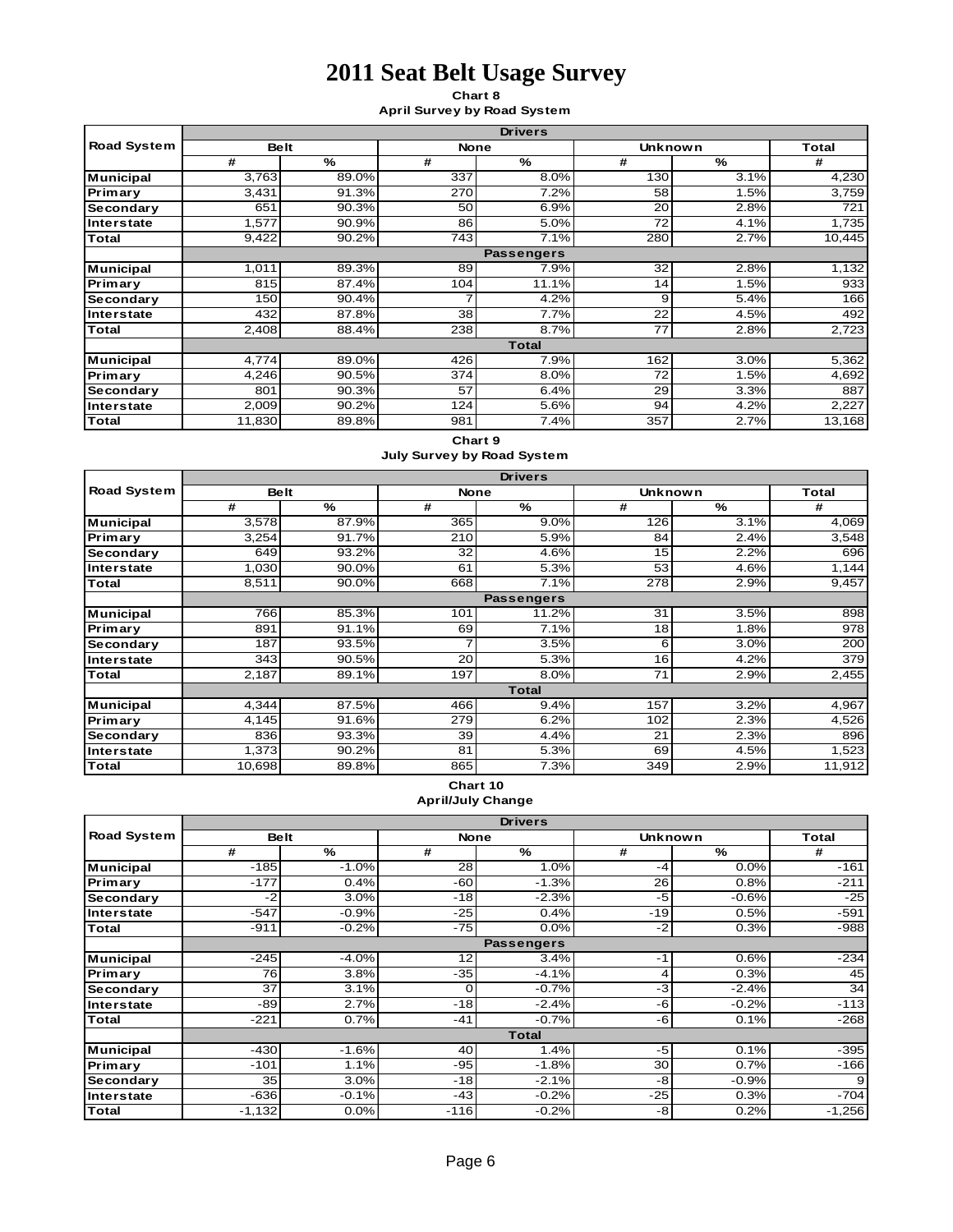|       | Chart 11                                      |              |        |        |         |  |  |  |  |
|-------|-----------------------------------------------|--------------|--------|--------|---------|--|--|--|--|
|       | Seat Belt Usage by Road System and Population |              |        |        |         |  |  |  |  |
|       | <b>Population and</b>                         | <b>Usage</b> |        |        |         |  |  |  |  |
|       | <b>Road System</b>                            |              | April  | July   |         |  |  |  |  |
| A     | Over 200,000                                  | 2,065        | 90.10% | 1,501  | 87.32%  |  |  |  |  |
|       | <b>Municipal</b>                              | 685          | 89.90% | 679    | 84.35%  |  |  |  |  |
|       | Primary                                       | 517          | 88.68% | 358    | 89.05%  |  |  |  |  |
|       | Secondary                                     | 2            | 66.67% | 6      | 100.00% |  |  |  |  |
|       | <b>Interstate</b>                             | 861          | 91.21% | 458    | 90.51%  |  |  |  |  |
| в     | 150,000 TO 199,999                            | 2,981        | 96.16% | 2,772  | 96.02%  |  |  |  |  |
|       | <b>Municipal</b>                              | 1,358        | 95.90% | 1,126  | 95.34%  |  |  |  |  |
|       | Primary                                       | 768          | 95.64% | 847    | 95.60%  |  |  |  |  |
|       | Secondary                                     | 280          | 96.55% | 291    | 97.00%  |  |  |  |  |
|       | <b>Interstate</b>                             | 575          | 97.29% | 508    | 97.69%  |  |  |  |  |
| C     | 75,000 TO 149,999                             | 1.472        | 93.05% | 1.294  | 90.93%  |  |  |  |  |
|       | <b>Municipal</b>                              | 530          | 90.75% | 520    | 87.99%  |  |  |  |  |
|       | Primary                                       | 502          | 92.96% | 435    | 91.00%  |  |  |  |  |
|       | Secondarv                                     | 61           | 98.39% | 29     | 96.67%  |  |  |  |  |
|       | <b>Interstate</b>                             | 379          | 95.71% | 310    | 95.68%  |  |  |  |  |
| D     | 25,000 TO 74,999                              | 2,143        | 92.65% | 1,654  | 93.24%  |  |  |  |  |
|       | <b>Municipal</b>                              | 856          | 91.55% | 546    | 88.64%  |  |  |  |  |
|       | Primary                                       | 954          | 94.55% | 826    | 96.05%  |  |  |  |  |
|       | Secondary                                     | 244          | 88.41% | 256    | 95.17%  |  |  |  |  |
|       | <b>Interstate</b>                             | 89           | 95.70% | 26     | 89.66%  |  |  |  |  |
| E     | <b>Under 25,000</b>                           | 3,169        | 89.93% | 3.477  | 92.47%  |  |  |  |  |
|       | <b>Municipal</b>                              | 1,345        | 89.49% | 1,473  | 91.09%  |  |  |  |  |
|       | Primary                                       | 1,505        | 89.32% | 1,679  | 93.38%  |  |  |  |  |
|       | Secondary                                     | 214          | 94.27% | 254    | 94.07%  |  |  |  |  |
|       | <b>Interstate</b>                             | 105          | 96.33% | 71     | 94.67%  |  |  |  |  |
| Total |                                               | 11.830       | 92.34% | 10.698 | 92.52%  |  |  |  |  |
|       | Municipal                                     | 4.774        | 91.81% | 4.344  | 90.31%  |  |  |  |  |
|       | Primary                                       | 4,246        | 91.90% | 4,145  | 93.69%  |  |  |  |  |
|       | Secondary                                     | 801          | 93.36% | 836    | 95.54%  |  |  |  |  |
|       | <b>Interstate</b>                             | 2,009        | 94.19% | 1,373  | 94.43%  |  |  |  |  |

| 0                                             | Chart 12 |         |        |        |  |  |  |  |
|-----------------------------------------------|----------|---------|--------|--------|--|--|--|--|
| Seat Belt Usage by Population and Road System |          |         |        |        |  |  |  |  |
| <b>Population and</b>                         |          | Usage   |        |        |  |  |  |  |
| <b>Road System</b>                            |          | April   |        | July   |  |  |  |  |
| <b>Municipal</b>                              | 4.734    | 129.31% | 4.334  |        |  |  |  |  |
| Over 200,000                                  | 723      | 91.29%  | 784    | 84.21% |  |  |  |  |
| 150,000 to 199,999                            | 1,358    | 95.90%  | 1,126  | 95.34% |  |  |  |  |
| 75,000 to 149,999                             | 530      | 90.75%  | 520    | 87.99% |  |  |  |  |
| 25,000 to 74,999                              | 778      | 89.53%  | 431    | 88.50% |  |  |  |  |
| <b>Under 25,000</b>                           | 1,345    | 89.49%  | 1,473  | 91.09% |  |  |  |  |
| Primary                                       | 4.154    | 92.09%  | 4,168  | 94.02% |  |  |  |  |
| Over 200,000                                  | 344      | 89.35%  | 275    | 91.67% |  |  |  |  |
| 150,000 to 199,999                            | 768      | 95.64%  | 847    | 95.60% |  |  |  |  |
| 75,000 to 149,999                             | 502      | 92.96%  | 435    | 91.00% |  |  |  |  |
| 25,000 to 74,999                              | 1,035    | 94.26%  | 932    | 95.98% |  |  |  |  |
| <b>Under 25,000</b>                           | 1,505    | 89.32%  | 1,679  | 93.38% |  |  |  |  |
| Secondary                                     | 933      | 93.02%  | 823    | 94.71% |  |  |  |  |
| Over 200,000                                  | 215      | 90.72%  | 99     | 89.19% |  |  |  |  |
| 150,000 to 199,999                            | 280      | 96.55%  | 291    | 97.00% |  |  |  |  |
| 75,000 to 149,999                             | 61       | 98.39%  | 29     | 96.67% |  |  |  |  |
| 25,000 to 74,999                              | 163      | 87.17%  | 150    | 94.94% |  |  |  |  |
| <b>Under 25,000</b>                           | 214      | 94.27%  | 254    | 94.07% |  |  |  |  |
| <b>Interstate</b>                             | 2,009    | 94.19%  | 1,373  | 94.43% |  |  |  |  |
| Over 200,000                                  | 861      | 91.21%  | 458    | 90.51% |  |  |  |  |
| 150,000 to 199,999                            | 575      | 97.29%  | 508    | 97.69% |  |  |  |  |
| 75,000 to 149,999                             | 379      | 95.71%  | 310    | 95.68% |  |  |  |  |
| 25,000 to 74,999                              | 89       | 95.70%  | 26     | 89.66% |  |  |  |  |
| <b>Under 25,000</b>                           | 105      | 96.33%  | 71     | 94.67% |  |  |  |  |
| Total                                         | 11,830   | 92.34%  | 10,698 | 92.52% |  |  |  |  |
| Over 200,000                                  | 2,143    | 90.88%  | 1,616  | 87.45% |  |  |  |  |
| 150,000 to 199,999                            | 2,981    | 96.16%  | 2,772  | 96.02% |  |  |  |  |
| 75,000 to 149,999                             | 1,472    | 93.05%  | 1,294  | 90.93% |  |  |  |  |
| 25,000 to 74,999                              | 2,065    | 91.90%  | 1,539  | 93.56% |  |  |  |  |
| <b>Under 25,000</b>                           | 3,169    | 89.93%  | 3,477  | 92.47% |  |  |  |  |

| Seat Usage by Area of State and Road System |        |              |              |          |  |  |  |
|---------------------------------------------|--------|--------------|--------------|----------|--|--|--|
| Area of State and                           |        |              | <b>Usage</b> |          |  |  |  |
| <b>Road System</b>                          |        | April        | July         |          |  |  |  |
| <b>Northeast</b>                            |        | 2.910 93.75% | 2.631        | 93.66%   |  |  |  |
| <b>Municipal</b>                            |        | 183 93.85%   | 209          | 94.14%   |  |  |  |
| Primary                                     | 1.307  | 93.22%       | 1.112        | 93.21%   |  |  |  |
| Secondary                                   |        | 339 91.13%   | 201          | 90.13%   |  |  |  |
| <b>Interstate</b>                           |        | 1.081 95.24% | 1,109        | 94.71%   |  |  |  |
| <b>Northwest</b>                            |        | 3.139 91.57% | 3,258        | 92.16%   |  |  |  |
| <b>Municipal</b>                            |        | 350 96.15%   | 265          | 96.01%   |  |  |  |
| Primary                                     |        | 488 92.42%   | 483          | 92.88%   |  |  |  |
| Secondary                                   | 726    | 84.71%       | 731          | 83.54%   |  |  |  |
| <b>Interstate</b>                           |        | 1,575 93.81% | 1,779        | 95.44%   |  |  |  |
| <b>Southeast</b>                            |        | 2,449 93.33% | 1,970        | 91.50%   |  |  |  |
| <b>Municipal</b>                            | 934    | 94.15%       | 686          | 92.20%   |  |  |  |
| Primary                                     | 716    | 93.96%       | 660          | 97.06%   |  |  |  |
| Secondary                                   | 799    | 91.84%       | 624          | 85.60%   |  |  |  |
| <b>Interstate</b>                           | 0      | $0.00\%$     | 0            | $0.00\%$ |  |  |  |
| <b>Southwest</b>                            |        | 3.332 91.16% | 2,839        | 92.60%   |  |  |  |
| Municipal                                   | 1,060  | 93.97%       | 871          | 95.19%   |  |  |  |
| Primary                                     | 1.829  | 89.26%       | 1.539        | 90.53%   |  |  |  |
| Secondary                                   | 370    | 92.96%       | 383          | 94.57%   |  |  |  |
| <b>Interstate</b>                           |        | 73 91.25%    | 46           | 100.00%  |  |  |  |
| Total                                       | 11.830 | 92.34%       | 10,698       | 92.52%   |  |  |  |
| <b>Municipal</b>                            |        | 2,527 94.33% | 2,031        | 94.16%   |  |  |  |
| Primary                                     |        | 4.340 91.54% | 3,794        | 92.69%   |  |  |  |
| Secondary                                   |        | 2,234 89.47% | 1,939        | 86.87%   |  |  |  |
| <b>Interstate</b>                           |        | 2,729 94.30% | 2,934        | 95.23%   |  |  |  |

# **Chart 13**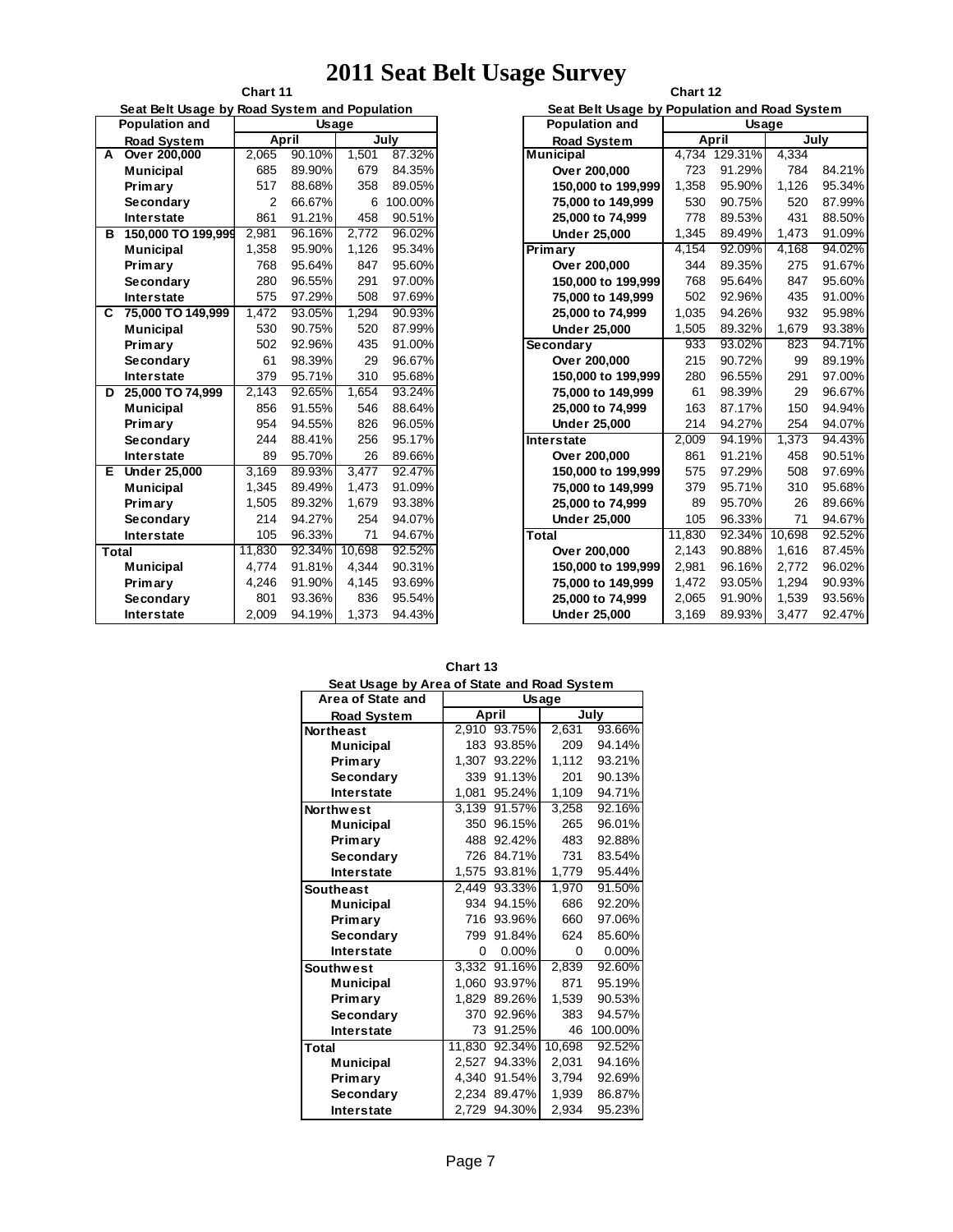| Seat Belt Usage by Day of Week and Road System |        |         |        |         |  |  |  |
|------------------------------------------------|--------|---------|--------|---------|--|--|--|
| Day of Week and                                | Usage  |         |        |         |  |  |  |
| <b>Road System</b>                             |        | April   | July   |         |  |  |  |
| <b>Sunday</b>                                  | 1.848  | 89.02%  | 1.531  | 88.50%  |  |  |  |
| Municipal                                      | 218    | 85.49%  | 296    | 91.36%  |  |  |  |
| Primary                                        | 1,427  | 89.58%  | 1,095  | 89.68%  |  |  |  |
| Secondary                                      | 155    | 88.07%  | 110    | 70.97%  |  |  |  |
| Interstate                                     | 48     | 92.31%  | 30     | 100.00% |  |  |  |
| Monday                                         | 1.268  | 91.09%  | 1,144  | 90.94%  |  |  |  |
| Municipal                                      | 394    | 95.63%  | 336    | 96.00%  |  |  |  |
| Primary                                        | 176    | 97.24%  | 180    | 96.77%  |  |  |  |
| Secondary                                      | 533    | 86.95%  | 449    | 84.24%  |  |  |  |
| <b>Interstate</b>                              | 165    | 88.71%  | 179    | 94.71%  |  |  |  |
| <b>Tuesday</b>                                 | 2,484  | 95.06%  | 2,362  | 93.29%  |  |  |  |
| Municipal                                      | 625    | 97.35%  | 450    | 97.40%  |  |  |  |
| Primary                                        | 293    | 93.91%  | 265    | 93.31%  |  |  |  |
| Secondary                                      | 696    | 91.70%  | 760    | 88.58%  |  |  |  |
| <b>Interstate</b>                              | 870    | 96.67%  | 887    | 95.58%  |  |  |  |
| Wednesday                                      | 2,862  | 92.80%  | 2,215  | 93.38%  |  |  |  |
| <b>Municipal</b>                               | 835    | 94.46%  | 548    | 93.20%  |  |  |  |
| Primary                                        | 968    | 89.55%  | 909    | 92.38%  |  |  |  |
| Secondary                                      | 564    | 93.22%  | 314    | 91.55%  |  |  |  |
| <b>Interstate</b>                              | 495    | 96.30%  | 444    | 97.16%  |  |  |  |
| Thursday                                       | 759    | 94.17%  | 714    | 93.82%  |  |  |  |
| <b>Municipal</b>                               | 0      | 0.00%   | 0      | 0.00%   |  |  |  |
| Primary                                        | 438    | 94.60%  | 417    | 92.87%  |  |  |  |
| Secondary                                      | 0      | 0.00%   | 0      | 0.00%   |  |  |  |
| <b>Interstate</b>                              | 321    | 93.59%  | 297    | 95.19%  |  |  |  |
| Friday                                         | 1,171  | 92.86%  | 817    | 92.42%  |  |  |  |
| <b>Municipal</b>                               | 397    | 94.30%  | 365    | 92.17%  |  |  |  |
| Primary                                        | 325    | 94.20%  | 172    | 91.49%  |  |  |  |
| Secondary                                      | 7      | 100.00% | 9      | 81.82%  |  |  |  |
| <b>Interstate</b>                              | 442    | 90.57%  | 271    | 93.77%  |  |  |  |
| Saturday                                       | 1.438  | 91.07%  | 1,915  | 94.52%  |  |  |  |
| Municipal                                      | 58     | 89.23%  | 36     | 97.30%  |  |  |  |
| Primary                                        | 713    | 93.08%  | 756    | 96.80%  |  |  |  |
| Secondary                                      | 279    | 82.79%  | 297    | 89.46%  |  |  |  |
| <b>Interstate</b>                              | 388    | 94.40%  | 826    | 94.29%  |  |  |  |
| Total                                          | 11,830 | 92.34%  | 10,698 | 92.52%  |  |  |  |
| <b>Municipal</b>                               | 2,527  | 94.33%  | 2,031  | 94.16%  |  |  |  |
| Primary                                        | 4,340  | 91.54%  | 3,794  | 92.69%  |  |  |  |
| Secondary                                      | 2,234  | 89.47%  | 1,939  | 86.87%  |  |  |  |
| <b>Interstate</b>                              | 2,729  | 94.30%  | 2,934  | 95.23%  |  |  |  |

**Chart 14**

| o<br><b>Chart 15</b>                           |              |                        |            |                  |  |  |  |
|------------------------------------------------|--------------|------------------------|------------|------------------|--|--|--|
| Seat Belt Usage by Time of Day and Road System |              |                        |            |                  |  |  |  |
| Time of Day and                                |              | Usage                  |            |                  |  |  |  |
| <b>Road System</b>                             |              | <u>April</u><br>91.84% | 975        | July<br>93.84%   |  |  |  |
| 7 a.m. to 7:59 a.m.<br><b>Municipal</b>        | 1,047<br>248 | 90.84%                 | 222        | 92.12%           |  |  |  |
| Primary                                        | 649          | 92.98%                 | 636        | 96.36%           |  |  |  |
| Secondary                                      | 24           | 77.42%                 | 13         | 68.42%           |  |  |  |
| <b>Interstate</b>                              | 126          | 91.30%                 | 104        | 87.39%           |  |  |  |
| 8 a.m. to 8:59 a.m.                            | 592          | 85.43%                 | 618        | 89.57%           |  |  |  |
| <b>Municipal</b>                               | 115          | 91.27%                 | 131        | 95.62%           |  |  |  |
| Primary                                        | 244          | 77.22%                 | 216        | 79.12%           |  |  |  |
| Secondary                                      | 121          | 95.28%                 | 162        | 98.18%           |  |  |  |
| <b>Interstate</b>                              | 112          | 90.32%                 | 109        | 94.78%           |  |  |  |
| 9 a.m. to 9:59 a.m.                            | 752          | 91.82%                 | 1,126      | 88.94%           |  |  |  |
| Municipal                                      | 288          | 91.14%                 | 651        | 88.45%           |  |  |  |
| Primary                                        | 79           | 96.34%                 | 140        | 97.22%           |  |  |  |
| Secondary                                      | 49           | 98.00%                 | 36         | 100.00%          |  |  |  |
| <b>Interstate</b>                              | 336          | 90.57%                 | 299        | 85.43%           |  |  |  |
| 10 a.m. to 10:59 a.m.                          | 1,166        | 94.41%                 | 1,122      | 96.56%           |  |  |  |
| <b>Municipal</b>                               | 501          | 94.71%                 | 398        | 96.84%           |  |  |  |
| Primary                                        | 665          | 94.19%                 | 724        | 96.40%           |  |  |  |
| Secondary<br><b>Interstate</b>                 | 0            | $0.00\%$               | 0          | $0.00\%$         |  |  |  |
|                                                | 0<br>627     | $0.00\%$<br>88.19%     | 0<br>467   | 0.00%<br>89.98%  |  |  |  |
| 11 a.m. to 11:59 a.m.<br><b>Municipal</b>      | 0            | $0.00\%$               | 0          | 0.00%            |  |  |  |
| Primary                                        | 301          | 92.62%                 | 229        | 97.86%           |  |  |  |
| Secondary                                      | 142          | 78.45%                 | 131        | 82.91%           |  |  |  |
| <b>Interstate</b>                              | 184          | 89.76%                 | 107        | 84.25%           |  |  |  |
| 12 p.m. to 12:59 p.m.                          | 1,124        | 93.67%                 | 734        | 93.98%           |  |  |  |
| <b>Municipal</b>                               | 200          | 96.15%                 | 221        | 94.44%           |  |  |  |
| Primary                                        | 693          | 93.90%                 | 404        | 94.84%           |  |  |  |
| Secondary                                      | 18           | 90.00%                 | 16         | 100.00%          |  |  |  |
| <b>Interstate</b>                              | 213          | 91.03%                 | 93         | 88.57%           |  |  |  |
| 1 p.m. to 1:59 p.m                             | 864          | 90.57%                 | 802        | 86.42%           |  |  |  |
| <b>Municipal</b>                               | 95           | 71.43%                 | 42         | 56.00%           |  |  |  |
| Primary                                        | 483          | 92.53%                 | 552        | 87.34%           |  |  |  |
| Secondary                                      | 0            | $0.00\%$               | 0          | 0.00%            |  |  |  |
| Interstate                                     | 286          | 95.65%                 | 208        | 94.12%           |  |  |  |
| 2 p.m. to 2:59 p.m                             | 1,500<br>121 | 91.52%<br>94.53%       | 1,281      | 93.85%<br>93.82% |  |  |  |
| <b>Municipal</b><br>Primary                    | 688          | 89.82%                 | 167<br>467 | 92.84%           |  |  |  |
| Secondary                                      | 370          | 93.91%                 | 251        | 97.67%           |  |  |  |
| <b>Interstate</b>                              | 321          | 91.45%                 | 396        | 92.74%           |  |  |  |
| 3 p.m. to 3:59 p.m                             | 369          | 91.56%                 | 419        | 95.23%           |  |  |  |
| <b>Municipal</b>                               | 0            | $0.00\%$               | 0          | $0.00\%$         |  |  |  |
| Primary                                        | 185          | 86.45%                 | 198        | 92.52%           |  |  |  |
| Secondary                                      | 53           | 98.15%                 | 104        | 100.00%          |  |  |  |
| Interstate                                     | 131          | 97.04%                 | 117        | 95.90%           |  |  |  |
| 4 p.m. to 4:59 p.m                             | 1,381        | 93.63%                 | 1,077      | 93.73%           |  |  |  |
| <b>Municipal</b>                               | 244          | 92.78%                 | 176        | 95.14%           |  |  |  |
| Primary                                        | 335          | 93.06%                 | 326        | 93.95%           |  |  |  |
| Secondary                                      | 459          | 95.82%                 | 382        | 95.50%           |  |  |  |
| Interstate                                     | 343          | 91.96%                 | 193        | 88.94%           |  |  |  |
| 5 p.m. to 5:59 p.m<br><b>Municipal</b>         | 581<br>381   | 95.09%<br>93.61%       | 547<br>293 | 94.64%<br>92.72% |  |  |  |
| Primary                                        | 74           | 100.00%                | 110        | 94.83%           |  |  |  |
| Secondary                                      | 126          | 96.92%                 | 144        | 98.63%           |  |  |  |
| Interstate                                     | 0            | $0.00\%$               | 0          | $0.00\%$         |  |  |  |
| 6 p.m. to 6:59 p.m.                            | 1,827        | 94.61%                 | 1,530      | 92.95%           |  |  |  |
| <b>Municipal</b>                               | 69           | 90.79%                 | 117        | 87.31%           |  |  |  |
| Primary                                        | 945          | 94.59%                 | 941        | 94.29%           |  |  |  |
| Secondary                                      | 561          | 93.66%                 | 318        | 90.08%           |  |  |  |
| <b>Interstate</b>                              | 252          | 98.05%                 | 154        | 95.65%           |  |  |  |
| Total                                          | 11,830       | 92.34%                 | 10,698     | 92.52%           |  |  |  |
| <b>Municipal</b>                               | 2,262        | 91.99%                 | 2,418      | 91.35%           |  |  |  |
| Primary                                        | 5,341        | 92.09%                 | 4,943      | 93.30%           |  |  |  |
| Secondary                                      | 1,923        | 93.12%                 | 1,557      | 94.14%           |  |  |  |
| Interstate                                     | 2,304        | 92.64%                 | 1,780      | 90.63%           |  |  |  |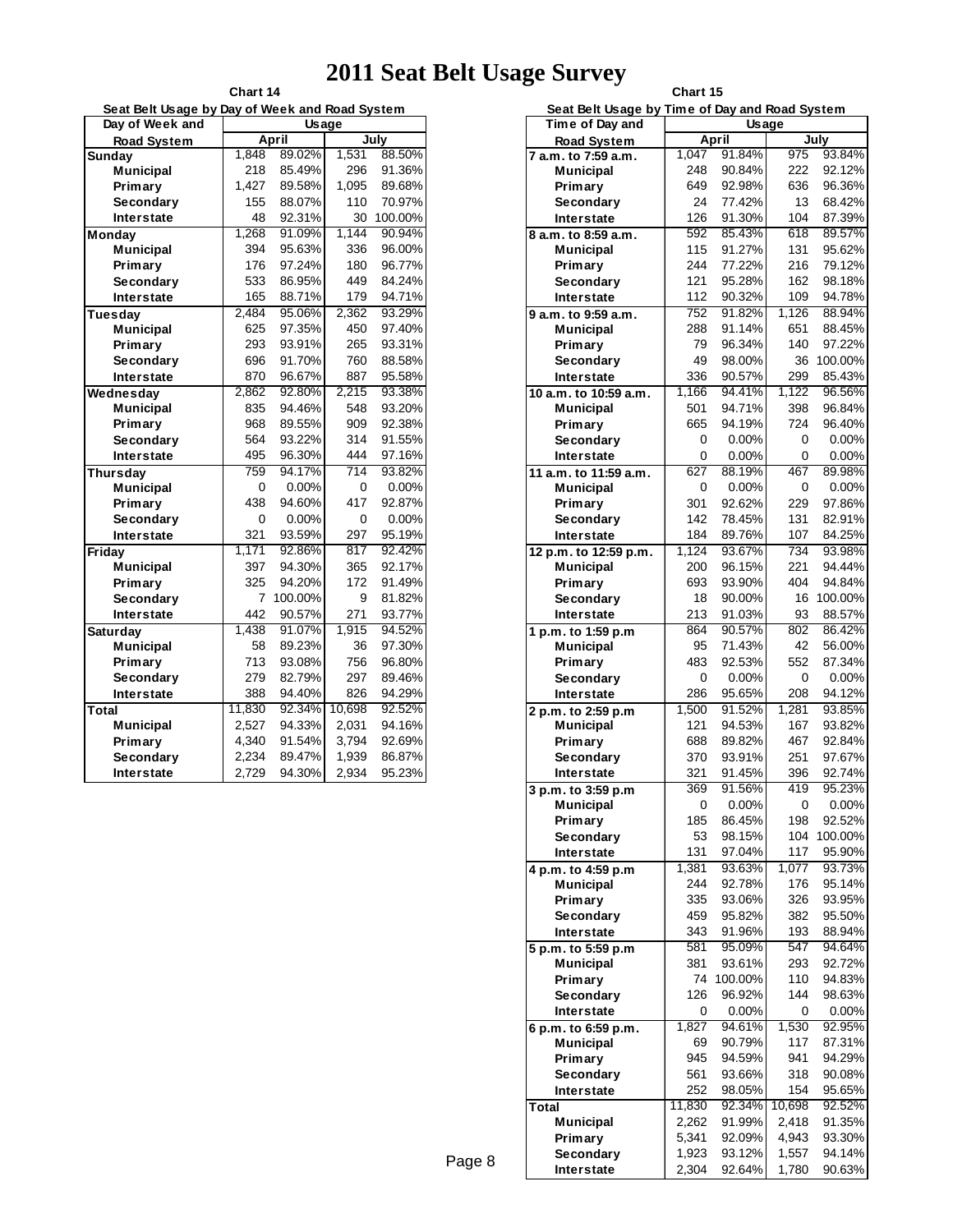**Chart 16 Site Selection by County**

| County           | Population Category |   | Area      | <b>Sites</b>   | County           | Population Category |   | Area      | <b>Sites</b>   |
|------------------|---------------------|---|-----------|----------------|------------------|---------------------|---|-----------|----------------|
| Adair            | 8,243               | E | SW        |                | Jefferson        | 16,181              | E | <b>SE</b> |                |
| <b>Adams</b>     | 4.482               | E | SW        |                | Johnson          | 111,006             | C | <b>SE</b> |                |
| Allamakee        | 14,675              | Ε | <b>NE</b> |                | Jones            | 20,221              | E | <b>SE</b> |                |
| Appanoose        | 13,721              | E | <b>SE</b> |                | Keokuk           | 11,400              | E | <b>SE</b> | 1              |
| Audubon          | 6,830               | Ε | SW        |                | <b>Kossuth</b>   | 17,163              | E | <b>NW</b> |                |
| Benton           | 25,308              | E | <b>NE</b> |                | Lee              | 38,052              | D | <b>SE</b> |                |
| Black Hawk       | 128,012             | B | <b>NE</b> |                | Linn             | 191,701             | B | <b>NE</b> | 9              |
| Boone            | 26,224              | D | <b>NW</b> |                | Louisa           | 12,183              | E | <b>SE</b> | 3              |
| Bremer           | 23,325              | B | <b>NE</b> |                | Lucas            | 9,422               | E | <b>SE</b> |                |
| <b>Buchanan</b>  | 21,093              | Ε | <b>NE</b> |                | Lyon             | 11,763              | E | <b>NW</b> |                |
| Buena Vista      | 20,411              | E | <b>NW</b> | 5              | Madison          | 14,019              | E | SW        |                |
| <b>Butler</b>    | 15,305              | Ε | <b>NE</b> | 5              | Mahaska          | 22,335              | E | <b>SE</b> |                |
| Calhoun          | 11,115              | E | <b>NW</b> |                | <b>Marion</b>    | 32,052              | D | <b>SE</b> |                |
| Carroll          | 21,421              | E | <b>NE</b> |                | <b>Marshall</b>  | 39,311              | D | <b>NE</b> |                |
| Cass             | 14,684              | E | SW        |                | <b>Mills</b>     | 14,547              | E | SW        |                |
| Cedar            | 18,187              | E | <b>SE</b> |                | <b>Mitchell</b>  | 10,874              | E | <b>NE</b> |                |
| Cerro Gordo      | 46,447              | D | <b>NE</b> |                | Monona           | 10,020              | E | <b>NW</b> |                |
| Cherokee         | 13,035              | Е | <b>NW</b> |                | Monroe           | 8,016               | E | <b>SE</b> |                |
| Chickasaw        | 13,095              | E | <b>NE</b> |                | Montgomery       | 11,771              | E | SW        |                |
| <b>Clarke</b>    | 9,133               | E | SW        | $\overline{c}$ | <b>Muscatine</b> | 41,722              | E | <b>SE</b> |                |
| Clay             | 17,372              | E | <b>NW</b> | $\overline{7}$ | O'Brien          | 15,102              | E | <b>NW</b> |                |
| Clayton          | 18,678              | E | <b>NE</b> |                | Osceola          | 7,003               | E | <b>NW</b> |                |
| Clinton          | 50,149              | D | <b>SE</b> |                | Page             | 16,976              | E | SW        |                |
| Crawford         | 16,942              | E | <b>NW</b> |                | Palo Alto        | 10,147              | E | <b>NW</b> |                |
| <b>Dallas</b>    | 40,750              | Α | SW        | $\overline{2}$ | <b>Plymouth</b>  | 24,849              | E | <b>NW</b> |                |
| Davis            | 8,541               | E | <b>SE</b> |                | Pocahontas       | 8,662               | E | <b>NW</b> |                |
| Decatur          | 8,689               | E | SW        | 6              | Polk             | 374,601             | A | SW        | 9              |
| De law ar e      | 18,404              | E | <b>NE</b> |                | Pottaw attami    | 87,704              | C | SW        | 12             |
| Des Moines       | 42,351              | D | <b>SE</b> |                | Poweshiek        | 18,815              | E | <b>SE</b> |                |
| <b>Dickinson</b> | 16,424              | E | <b>NW</b> |                | Ringgold         | 5,469               | E | SW        |                |
| Dubuque          | 89,143              | C | <b>NE</b> |                | Sac              | 11,529              | E | <b>NW</b> |                |
| Emmet            | 11,027              | E | <b>NW</b> |                | <b>Scott</b>     | 158,668             | B | <b>SE</b> | 8              |
| Fayette          | 22,008              | D | <b>NE</b> |                | Shelby           | 13,173              | E | SW        |                |
| Floyd            | 16,900              | E | <b>NE</b> |                | <b>Sioux</b>     | 31,589              | D | <b>NW</b> |                |
| Franklin         | 10,704              | E | <b>NE</b> | 6              | Story            | 79,981              | D | <b>NW</b> | 12             |
| Fremont          | 8,010               | Ε | SW        |                | Tama             | 18,103              | E | <b>NE</b> |                |
| Greene           | 10,366              | E | <b>NW</b> |                | Taylor           | 6,958               | E | SW        |                |
| Grundy           | 12,369              | E | <b>NE</b> |                | Union            | 12,309              | E | SW        |                |
| Guthrie          | 11,353              | Ē | <b>NW</b> |                | Van Buren        | 7,809               | Ē | <b>SE</b> |                |
| Ham ilton        | 16,438              | E | <b>NW</b> |                | Wapello          | 36,051              | D | <b>SE</b> | $\overline{7}$ |
| Hancock          | 12,100              | E | <b>NW</b> |                | Warren           | 40,671              | A | SW        | $\overline{2}$ |
| Hardin           | 18,812              | Ε | <b>NE</b> |                | Washington       | 20,670              | E | <b>SE</b> | $\overline{4}$ |
| Harrison         | 15,666              | E | SW        |                | Wayne            | 6,730               | E | <b>SE</b> |                |
| Henry            | 20,336              | E | <b>SE</b> |                | Webster          | 40,235              | D | <b>NW</b> |                |
| <b>Howard</b>    | 9,932               | E | <b>NE</b> |                | Winnebago        | 11,723              | E | <b>NW</b> |                |
| Hum boldt        | 10,381              | E | <b>NW</b> |                | Winneshiek       | 21,310              | E | <b>NE</b> |                |
| Ida              | 7,837               | E | <b>NW</b> |                | Woodbury         | 103,877             | C | <b>NW</b> |                |
| low a            | 15,671              | E | <b>SE</b> |                | Worth            | 7,909               | E | <b>NE</b> |                |
| Jackson          | 20,296              | E | <b>NE</b> |                | Wright           | 14,334              | E | <b>NW</b> |                |
| Jasper           | 37,213              | D | <b>SE</b> |                | <b>Totals</b>    | 2,926,324           |   |           | 100            |

**NOTE: Population data based on the 2000 Census**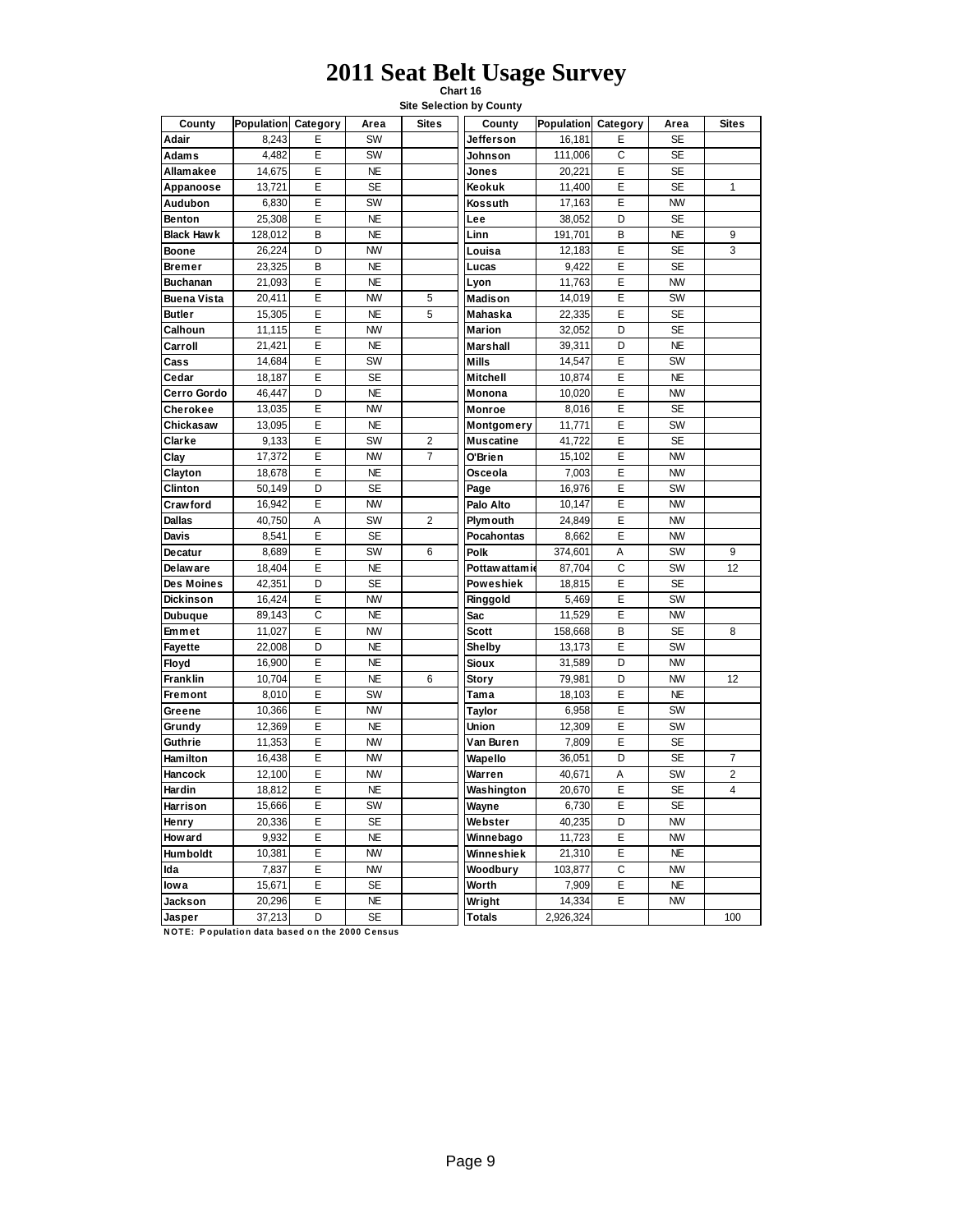#### **Chart 17 2011 Seat Belt Usage Survey**

**Site Selection by Area of State**

| <b>Area of State</b>                   | <b>Northeast</b> | Southeast       | <b>Northwest</b> | Ⅰ Southwest Ⅰ | <b>Totals</b> |
|----------------------------------------|------------------|-----------------|------------------|---------------|---------------|
| <b>Number of Selected Sites</b>        | 20 <sub>1</sub>  | 23 <sub>1</sub> | 241              | 33            | 1001          |
| <b>INumber of Possible Counties</b>    | 25 <sub>l</sub>  | 25              | 29               | 201           | 99            |
| <b>Number of Selected Counties</b>     |                  |                 |                  |               | 171           |
| <b>Percentage of Counties Selected</b> | $12.00\%$        | 16.00%          | $10.34\%$        | 30.00%        | 17.17%        |
| <b>Total Population in Area</b>        | 835.135          | 777.502         | 599.002          | 714.685       | 2.926.324.00  |
| Percentage of Total State Population   | 28.54%           | 26.57%          | 20.47%           | 24.42%        | 100.00%       |

**Chart 18**

| Site Selection by Population Category  |                     |                           |                            |                           |                   |              |  |  |  |  |
|----------------------------------------|---------------------|---------------------------|----------------------------|---------------------------|-------------------|--------------|--|--|--|--|
| Area of State                          | A - Over<br>200.000 | B - 150.000<br>to 200,000 | $C - 75.000$<br>to 150,000 | $D - 25,000$<br>to 75,000 | E-Under<br>25.000 | Total        |  |  |  |  |
| Number of Selected Sites               | 13 <sub>1</sub>     |                           |                            | 19 <sub>1</sub>           | 39                | 61           |  |  |  |  |
| <b>Number of Possible Counties</b>     |                     |                           |                            | 13.                       | 75                | 24           |  |  |  |  |
| Number of Selected Counties            |                     |                           |                            |                           |                   | 17           |  |  |  |  |
| <b>Percentage of Counties Selected</b> | $3.00\%$            | 2.00%                     | 1.00%                      | 2.00%                     | $9.00\%$          | 17.00%       |  |  |  |  |
| <b>Total Population in Area</b>        | 456.022             | 501.706                   | 391.730                    | 521.663                   | 1.055.203         | 2.926.324.00 |  |  |  |  |
| Percentage of Total State Population   | 15.58%              | 17.14%                    | 13.39%                     | 17.83%                    | 36.06%            | 100.00%      |  |  |  |  |

**Chart 19 2010 Statewide Vehicle Miles of Travel**

| <b>Vehicle Miles</b>   | <b>Municipal</b> | <b>Rural</b> | <b>Total</b> | Percentage |
|------------------------|------------------|--------------|--------------|------------|
| <b>Statewide Total</b> | 12,950,811       | 18,628,545   | 31,579,356   | 100.00%    |
| <b>Municipal</b>       | 6,820,148        | NA.          | 6,820,148    | 21.60%     |
| Primary                | 3,606,232        | 8,128,575    | 11,734,807   | 37.16%     |
| Secondary              | <b>NA</b>        | 5,295,950    | 5,295,950    | 16.77%     |
| <b>Interstate</b>      | 2,524,431        | 5,204,020    | 7,728,451    | 24.47%     |

**NOTE:** Vehicle miles of travel reported in 1,000,000 and provided by the lowa Dept. of Transportation's Office of Transportation Data & counts only cars, pickups, vans & SUVs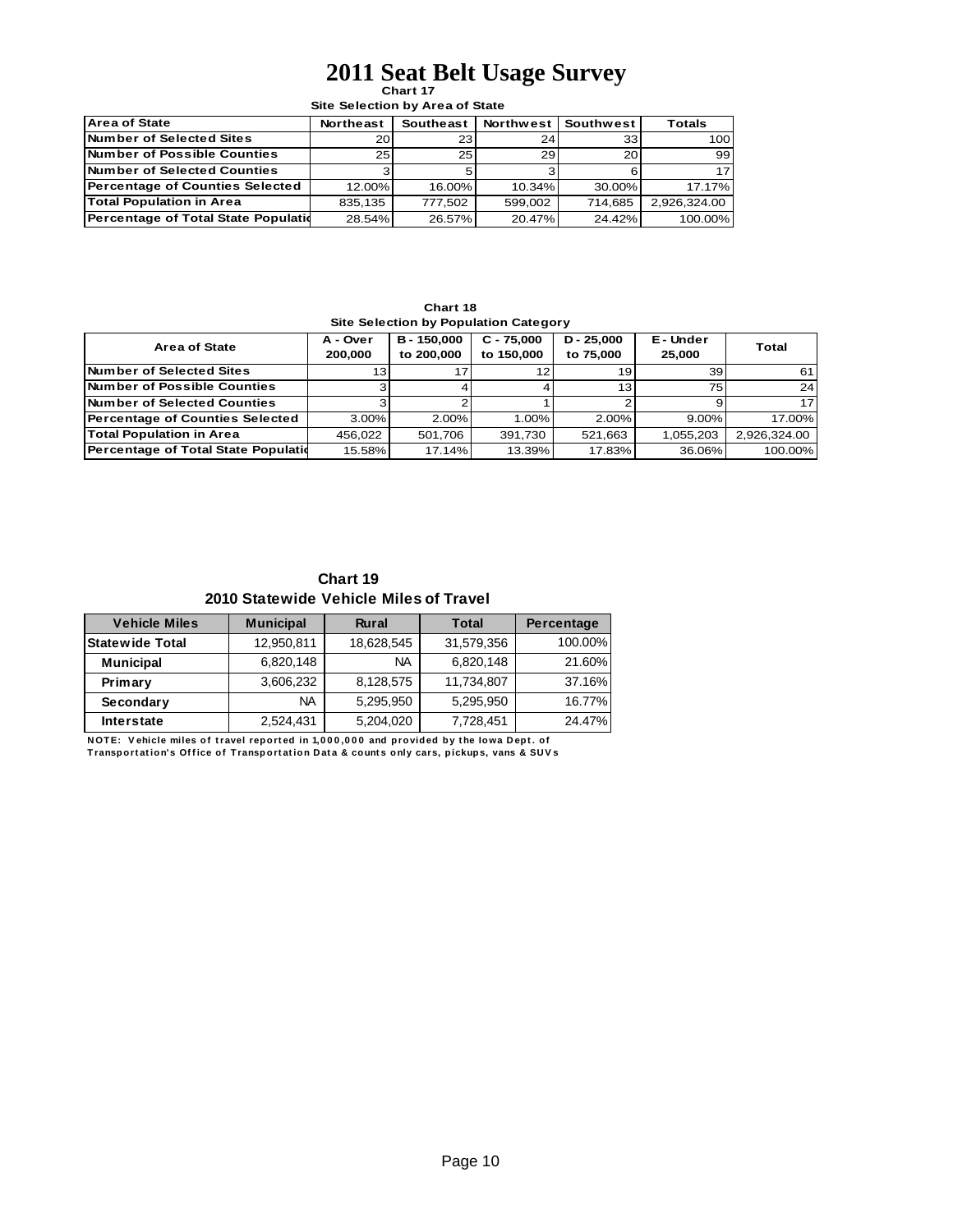**Chart 20**

|                               |                                |                        |                          |                                      |                                            | <b>April Seat Belt Survey Sites</b> |                     |                    |            |                |
|-------------------------------|--------------------------------|------------------------|--------------------------|--------------------------------------|--------------------------------------------|-------------------------------------|---------------------|--------------------|------------|----------------|
| Νo                            | County<br>Polk                 | Area                   | Day                      | Time                                 | Location<br>Aurora @ Beaver                | City                                | Population          | System             | Observed   | <b>Belted</b>  |
| -1<br>$\overline{\mathbf{c}}$ | Story                          | SW<br><b>NW</b>        | WED<br>WED               | 3 PM<br>12 PM                        | 6th @ Grand                                | Des Moines<br>Ames                  | $\overline{A}$<br>D | м<br>м             | 169<br>139 | 157<br>119     |
| з                             | Story                          | <b>NW</b>              | <b>FRI</b>               | 8<br>AM                              | Duff Exit @ Hwy 30                         | Ames                                | D                   | P                  | 198        | 173            |
| 4                             | Story                          | <b>NW</b>              | WED                      | $\mathbf{1}$<br>PM                   | E23 @ Hwy 69                               |                                     | D                   | S                  | 89         | 81             |
| 5                             | Story                          | <b>NW</b>              | <b>THU</b>               | 1 PM                                 | E63 @ Hwy 65                               |                                     | D                   | S                  | 20         | 18             |
| 6                             | Polk                           | SW                     | <b>FRI</b>               | 10 <sup>10</sup><br>AM               | 7th & Grand                                | Des Moines                          | A                   | M                  | 234        | 213            |
| -7                            | Story                          | <b>NW</b>              | <b>MON</b>               | 8<br>AM                              | Hwy 133 @ Hwy 30                           |                                     | D                   | P                  | 62         | 56             |
| 8<br>9                        | Dallas<br>Polk                 | SW<br>SW               | WED<br>FRI               | 10<br>AM<br>8<br>AM                  | Hwy 141 @ Hwy 210<br>Hwy 160 @ Hwy 69      |                                     | Α<br>А              | Ρ<br>Ρ             | 47<br>205  | 38<br>184      |
| 10                            | Story                          | <b>NW</b>              | <b>SAT</b>               | 10<br>AM                             | Hwy 210 @ Hwy 65                           | Ankeny                              | D                   | Р                  | 29         | 24             |
| 11                            | Story                          | <b>NW</b>              | FRI                      | PM<br>12                             | Hwy 210 @ Hwy 69                           |                                     | D                   | P                  | 164        | 155            |
| 12                            | Story                          | NW                     | WED                      | PM<br>1                              | Hwy 65 @ Hwy 30                            |                                     | D                   | Ρ                  | 93         | 83             |
| 13                            | Polk                           | SW                     | <b>SAT</b>               | 8<br>AM                              | Hwy 945 @ Hwy 931                          |                                     | Α                   | Ρ                  | 24         | 20             |
| 14                            | Story                          | <b>NW</b>              | THU                      | з<br><b>PM</b>                       | I-35 Exit #123                             |                                     | D                   |                    | 28         | 25             |
| 15                            | Polk                           | SW                     | WED                      | 3<br><b>PM</b>                       | I-35 Exit #92                              |                                     | Α                   |                    | 237        | 213            |
| 16                            | Polk                           | SW                     | FRI                      | 10<br>AM                             | I-35 Rest Area                             |                                     | Α                   | -1                 | 12         | 9              |
| 17                            | Story                          | <b>NW</b>              | FRI                      | 12<br>PM<br><b>PM</b>                | I-35 Rest Area<br>I-80 Exit #110           |                                     | D                   | -1<br>$\mathbf{I}$ | 65         | 64<br>409      |
| 18<br>19                      | Dallas<br>Polk                 | SW<br>SW               | WED<br>WED               | 5<br><b>PM</b><br>5                  | I-80 Exit # 143                            |                                     | Α<br>А              | -1                 | 431<br>264 | 230            |
| 20                            | Polk                           | SW                     | SAT                      | <b>PM</b><br>12                      | Indianola Ave @ SE 8th                     | Des Moines                          | Α                   | м                  | 101        | 83             |
| 21                            | Story                          | <b>NW</b>              | THU                      | 5<br><b>PM</b>                       | J Ave. @ 6th                               | Nevada                              | D                   | М                  | 121        | 109            |
| 22                            | Story                          | <b>NW</b>              | <b>MON</b>               | 10<br>AM                             | Main @ Clark                               | Ames                                | D                   | M                  | 38         | 30             |
| 23                            | Polk                           | SW                     | <b>MON</b>               | 12<br><b>PM</b>                      | Meredith @ Merle Hay                       | Des Moines                          | Α                   | M                  | 522        | 483            |
| 24                            | Clarke                         | SW                     | TUE                      | 4<br>PM                              | E Washington @ Main St                     | Osceola                             | Е                   | M                  | 105        | 93             |
| 25                            | Decat ur                       | SW                     | TUE                      | 7<br>AM                              | J 12 @ Hwy 69                              | Weldon                              | Е                   | Ρ                  | 52         | 48             |
| 26<br>27                      | Warren<br>Clarke               | SW<br>SW               | TUE<br>TUE               | 6<br><b>PM</b><br>9<br>AM            | Hwy 28 @ Hwy 92                            | M artensdale                        | А<br>Е              | Ρ<br>Р             | 109<br>199 | 102<br>169     |
| 28                            | Decat ur                       | SW                     | TUE                      | 11<br>AM                             | Hwy 34 @ Hwy 69<br>I-35 Exit #12           |                                     | Е                   | -1                 | 50         | 49             |
| 29                            | Decat ur                       | SW                     | FRI                      | 2<br>PM                              | I-35 Exit #22                              |                                     | Е                   | -1                 | 24         | 24             |
| 30                            | Decat ur                       | SW                     | TUE                      | 8<br>AM                              | J 20 @ R69                                 | Garden Grove                        | Е                   | s                  | 12         | 12             |
| 31                            | Decat ur                       | SW                     | FRI                      | <b>PM</b><br>4                       | J 66 @ Hwy 69                              | Davis City                          | Е                   | s                  | 16         | 13             |
| 32                            | Warren                         | SW                     | <b>FRI</b>               | 6<br><b>PM</b>                       | R 57 @ Hwy 92                              |                                     | А                   | S                  | 3          | $\overline{2}$ |
| 33                            | Decat ur                       | SW                     | TUE                      | <b>PM</b><br>2                       | West Jct. Hwy 69 @ Hwy 2                   | Leon                                | Е                   | P                  | 62         | 57             |
| 34                            | Pottawattamie                  | SW                     | <b>SAT</b>               | 8<br>AM                              | 9th Ave. @ S 16th                          | Council Bluffs                      | С                   | М                  | 213        | 194            |
| 35<br>36                      | Pottawattamie<br>Pottawattamie | SW<br><b>SW</b>        | <b>SAT</b><br><b>SAT</b> | 12<br>PM<br>9<br>AM                  | A Ave & 25th St                            | Council Bluffs                      | С<br>С              | М<br>P             | 371<br>86  | 336<br>83      |
| 37                            | Pottawattamie                  | <b>SW</b>              | SAT                      | 11<br>AM                             | Hwy 191 @ Hwy 83<br>Hwy 6 @ Hwy 191        |                                     | C                   | P                  | 138        | 126            |
| 38                            | Pottawattamie                  | SW                     | <b>SAT</b>               | 8<br>AM                              | Hwy 6 @ Hwy 59                             |                                     | $\mathbf C$         | Ρ                  | 128        | 121            |
| 39                            | Pottawattamie                  | SW                     | <b>SUN</b>               | 5<br><b>PM</b>                       | Hwy 83 @ Hwy 59                            |                                     | C                   | Ρ                  | 64         | 60             |
| 40                            | Pottawattamie                  | SW                     | <b>SAT</b>               | 10<br>AM                             | Hwy 92 @ Hwy 59                            |                                     | C                   | Р                  | 124        | 112            |
| 41                            | Pottawattamie                  | <b>SW</b>              | <b>SAT</b>               | 10<br>AM                             | I-29 Exit #47                              |                                     | $\mathbf C$         | $\blacksquare$     | 120        | 113            |
| 42                            | Pottawattamie                  | SW                     | SUN                      | PM<br>6                              | I-80 Exit #40                              |                                     | $\mathbf C$         | $\mathbf{I}$       | 148        | 145            |
| 43                            | Pottawattamie                  | SW                     | <b>SAT</b>               | 7<br>AM                              | I-80 Rest Area                             |                                     | C                   | -1                 | 128        | 121            |
| 44<br>45                      | Pottawattamie                  | SW<br><b>SW</b>        | <b>SUN</b>               | <b>PM</b><br>2<br><b>PM</b>          | L 55 @ Hwy 6                               |                                     | C<br>С              | s                  | 36         | 35             |
| 46                            | Pottawattamie<br>Buena Vista   | <b>NW</b>              | <b>SAT</b><br><b>SUN</b> | 12<br><b>PM</b><br>4                 | M 16 @ Hwy 92<br>C 49 @ Hwy 71             |                                     | Е                   | s<br>S             | 26<br>78   | 26<br>76       |
| 47                            | Buena Vista                    | <b>NW</b>              | <b>SAT</b>               | 4<br><b>PM</b>                       | Hwy 110 @ Hwy 7                            |                                     | Е                   | P                  | 89         | 85             |
| 48                            | Buena Vista                    | <b>NW</b>              | <b>SUN</b>               | 2<br><b>PM</b>                       | Hwy 7 @ Hwy 71                             |                                     | Е                   | P                  | 99         | 96             |
| 49                            | Buena Vista                    | <b>NW</b>              | <b>SAT</b>               | 2<br><b>PM</b>                       | Hwy 7 @ Hwy 71                             |                                     | Е                   | P                  | 142        | 139            |
| 50                            | Buena Vista                    | <b>NW</b>              | <b>SUN</b>               | 6<br>PM                              | Lake $@$ Third                             | Storm Lake                          | Е                   | M                  | 97         | 93             |
| 51                            | Clay                           | NW                     | FRI                      | 7<br>AM                              | 4th @ Grand                                | Spencer                             | Е                   | М                  | 260        | 246            |
| 52                            | Clay                           | <b>NW</b>              | FRI                      | 9<br>AM                              | B 53 @ Hwy 71                              |                                     | Е                   | s                  | 7          | 7<br>424       |
| 53<br>54                      | Clay                           | <b>NW</b><br><b>NW</b> | THU<br>THU               | 3<br><b>PM</b><br>PM<br>5            | Grand @ 18th                               | Spencer                             | Е<br>Е              | M<br>Р             | 437<br>28  | 26             |
| 55                            | Clay<br>Clay                   | <b>NW</b>              | <b>SUN</b>               | 10<br>AM                             | Hwy 10 @ Hwy 71<br>Hwy 18 @ Hwy 71         |                                     | Е                   | Ρ                  | 119        | 115            |
| 56                            | Clay                           | <b>NW</b>              | THU                      | <b>PM</b><br>$\mathbf{1}$            | B40 @ Hwy 71                               |                                     | Е                   | P                  | 45         | 43             |
| 57                            | Clay                           | <b>NW</b>              | <b>FRI</b>               | 11<br>AM                             | N 14 @ Hwy 18                              |                                     | Е                   | S                  | 35         | 34             |
| 58                            | Franklin                       | <b>NE</b>              | THU                      | <b>PM</b><br>3                       | 1st @ 1st Ave                              | Hampton                             | Е                   | M                  | 132        | 95             |
| 59                            | Franklin                       | NE                     | TUE                      | <b>PM</b><br>3                       | C 25 @ Hwy 65                              |                                     | Ε                   | S                  | 31         | 24             |
| 60                            | <b>Butler</b>                  | NE                     | TUE                      | 12<br>PM                             | C 55 @ Hwy 14                              |                                     | Е                   | S                  | 3          | 3              |
| 61                            | Franklin                       | NE                     | TUE                      | 10<br>AM                             | S14 & Hwy 107                              |                                     | Ε                   | P                  | 10         | 10             |
| 62<br>63                      | <b>Butler</b><br><b>Butler</b> | <b>NE</b><br><b>NE</b> | TUE<br>THU               | 8<br>AM<br>PM<br>5                   | Hwy 14 @ Hwy 20<br>Hwy 14 @ Hwy 3          |                                     | Ε<br>Е              | P<br>P             | 58<br>29   | 45<br>24       |
| 64                            | Butler                         | NE                     | TUE                      | PM<br>4                              | Hwy 188 @ Hwy 3                            |                                     | Е                   | Ρ                  | 87         | 71             |
| 65                            | Franklin                       | NE                     | THU                      | <b>PM</b><br>$\mathbf{1}$            | Hwy 65 @ Hwy 3                             |                                     | Е                   | Р                  | 211        | 141            |
| 66                            | Franklin                       | <b>NE</b>              | TUE                      | 5<br>PM                              | I-35 Exit #165                             |                                     | Е                   |                    | 27         | 25             |
|                               | 67 Franklin                    | <b>NE</b>              | TUE                      | PM<br>6                              | I-35 Exit #170                             |                                     | Е                   | -                  | 8          | $\overline{7}$ |
|                               | 68 Butler                      | <b>NE</b>              | TUE                      | 1 PM                                 | Main @ Railroad                            | Allison                             | Е                   | M                  | 133        | 95             |
|                               | 69 Linn                        | NE                     | <b>SAT</b>               | 7 AM                                 | 8th Ave @ 2nd                              | Cedar Rapids                        | в                   | M                  | 243        | 226            |
| 70<br>71                      | Linn<br>Linn                   | <b>NE</b><br><b>NE</b> | <b>MON</b><br><b>SUN</b> | 1 PM<br>PM<br>6                      | E 34 @ Hwy 13<br>E 70 @ Hwy 151            |                                     | в<br>в              | S<br>s             | 135<br>85  | 131<br>82      |
| 72                            | Linn                           | NE                     | <b>MON</b>               | PM<br>з                              | First Ave @ 29th                           | Cedar Rapids                        | в                   | М                  | 297        | 282            |
| 73                            | Linn                           | NE                     | <b>SUN</b>               | 4<br><b>PM</b>                       | Hwy 1 @ Hwy 30                             |                                     | в                   | P                  | 144        | 140            |
| 74                            | Linn                           | NE.                    | <b>SAT</b>               | 9<br>AM                              | Hwy 13 @ Hwy 151                           |                                     | в                   | P                  | 313        | 294            |
| 75                            | Linn                           | <b>NE</b>              | <b>SUN</b>               | $\overline{2}$<br><b>PM</b>          | Hwy 30 @ Hwy 1                             |                                     | B                   | P                  | 184        | 175            |
| 76                            | Linn                           | NE                     | <b>MON</b>               | <b>PM</b><br>5                       | I-380 Mile Marker 13                       |                                     | в                   | $\mathbf{I}$       | 158        | 151            |
| 77                            | Linn                           | NE                     | <b>SAT</b>               | 11 AM                                | I-380 Mile Marker 25                       |                                     | в                   | $\overline{1}$     | 130        | 126            |
| 78                            | Scott                          | <b>SE</b>              | WED                      | 11 AM                                | F 55 Exit @ Hwy 61<br>Hwy 61 @ Hwy 22 Ramp |                                     | в<br>в              | Р<br>P             | 50<br>67   | 49             |
| 79<br>80                      | Scott<br>Scott                 | <b>SE</b><br><b>SE</b> | <b>FRI</b><br>FRI        | 1 PM<br>3 PM                         | I-280 Hwy 61 Exit                          |                                     | в                   | -1                 | 249        | 65<br>245      |
| 81                            | Scott                          | SE                     | <b>SUN</b>               | 8<br>AM                              | I-80 Exit #284 (Y40)                       |                                     | в                   | -1                 | 54         | 53             |
| 82                            | Scott                          | <b>SE</b>              | <b>FRI</b>               | 5<br>PM                              | Kimberly @ Harrison                        | Davenport                           | в                   | М                  | 459        | 448            |
| 83                            | Scott                          | <b>SE</b>              | <b>SUN</b>               | 12<br>PM                             | Locust @ Brady                             | Davenport                           | в                   | M                  | 417        | 402            |
| 84                            | Scott                          | <b>SE</b>              | WED                      | 7<br>AM                              | Long Grove Exit @ Hwy 61                   |                                     | в                   | P                  | 45         | 45             |
| 85                            | Scott                          | SE                     | WED                      | 9<br>AM                              | Y 48 @ Hwy 61                              |                                     | B                   | S                  | 70         | 67             |
| 86                            | Washington                     | SE                     | WED                      | $\mathbf{1}$<br><b>PM</b>            | East 7th @ North 4th                       | Washington                          | Е                   | м                  | 93         | 82             |
| 87                            | Washington<br>Washington       | <b>SE</b><br><b>SE</b> | WED<br><b>SUN</b>        | 3 PM<br>11 AM                        | G6W @ Hwy 92                               |                                     | Ε<br>Ε              | s<br>P             | 21<br>131  | 21<br>126      |
| 88<br>89                      | Washington                     | SE                     | <b>SUN</b>               | $\overline{\mathbf{c}}$<br><b>PM</b> | Hwy 1 @ Hwy 92<br>Hwy 218 Ramp @ Hwy 92    |                                     | Ε                   | P                  | 186        | 182            |
| 90                            | Louisa                         | <b>SE</b>              | WED                      | 5<br>PM                              | Hwy 92 @ Hwy 61                            |                                     | Ε                   | P                  | 138        | 128            |
| 91                            | Louisa                         | <b>SE</b>              | <b>SUN</b>               | <b>PM</b><br>6                       | South 4th @ Washington                     | Wapello                             | Е                   | М                  | 76         | 57             |
| 92                            | Louisa                         | <b>SE</b>              | <b>SUN</b>               | 4<br><b>PM</b>                       | X 43 @ Hwy 92                              |                                     | Ε                   | s                  | 24         | 24             |
| 93                            | Wapello                        | <b>SE</b>              | FRI                      | 3<br><b>PM</b>                       | Church @ Richmond                          | Ottumwa                             | D                   | M                  | 373        | 347            |
| 94                            | Wapello                        | <b>SE</b>              | <b>MON</b>               | PM<br>$\mathbf{1}$                   | East Jct Hwy 34 & Hwy 63                   |                                     | D                   | Ρ                  | 213        | 203            |
| 95                            | Wapello                        | <b>SE</b>              | <b>MON</b>               | 5 PM                                 | Hwy 137@ Hwy 63                            |                                     | D                   | Р                  | 254        | 240            |
| 96<br>97                      | Keokuk<br>Wapello              | <b>SE</b><br><b>SE</b> | TUE<br>TUE               | 5 PM<br>з<br>PM                      | Hwy 149 @ Hwy 23                           |                                     | D<br>D              | P<br>P             | 74<br>120  | 74<br>119      |
| 98                            | Wapello                        | SE                     | FRI                      | 5<br>PM                              | Hwy 16 @ Hwy 34<br>T 61 @ Hwy 34           |                                     | D                   | S                  | 97         | 92             |
| 99                            | Wapello                        | <b>SE</b>              | <b>MON</b>               | 3<br>PM                              | V 37 (College St) @ Hwy 34 Agency          |                                     | D                   | S                  | 70         | 53             |
|                               | 100 Wapello                    | <b>SE</b>              | TUE                      | 1 PM                                 | Wapello St @ Albia Rd                      | Ottumwa                             | Е                   | M                  | 170        | 160            |
|                               |                                |                        |                          |                                      |                                            |                                     |                     |                    | 12,811     | 11,830         |